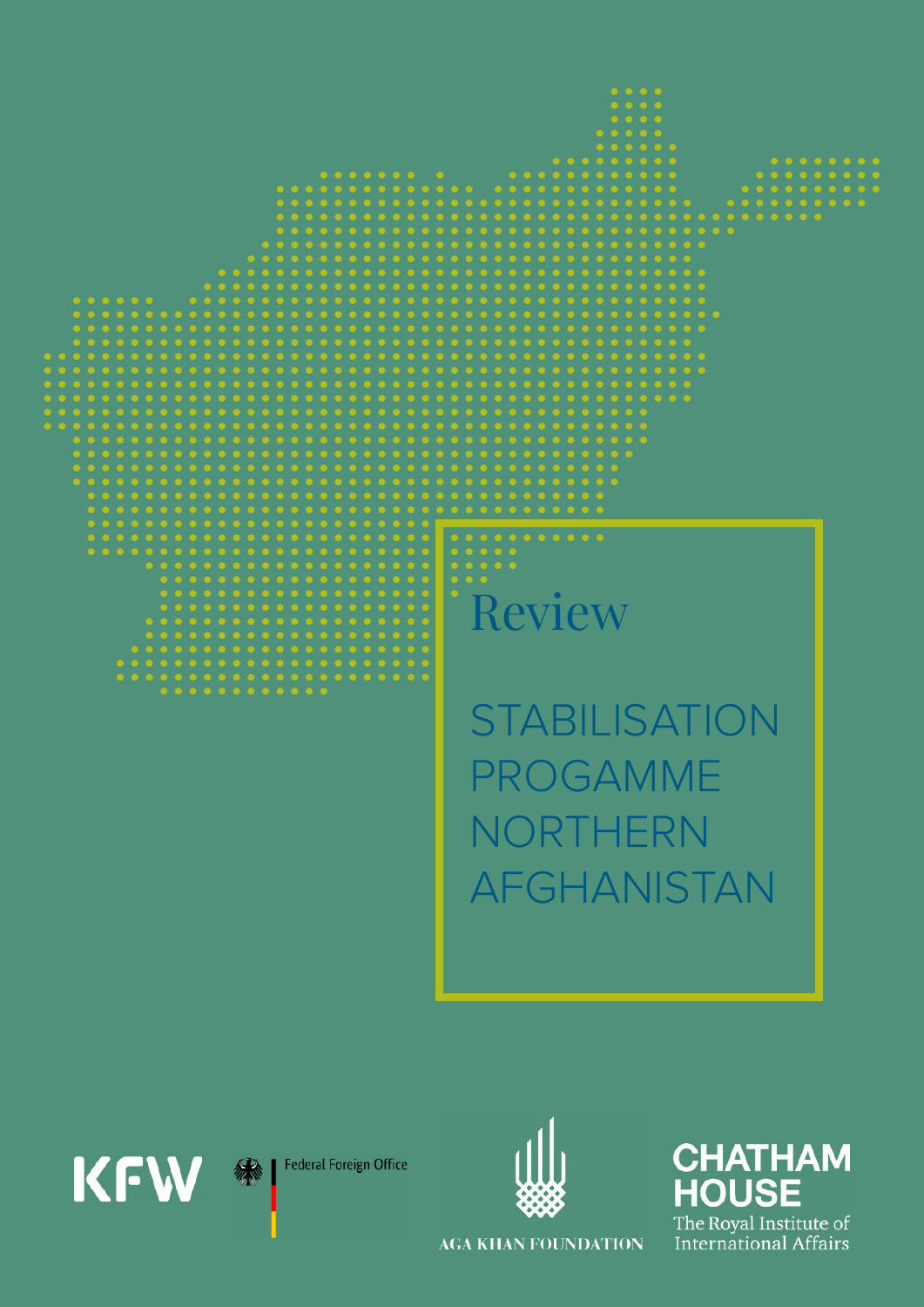

*The Afghan-Tajik border region*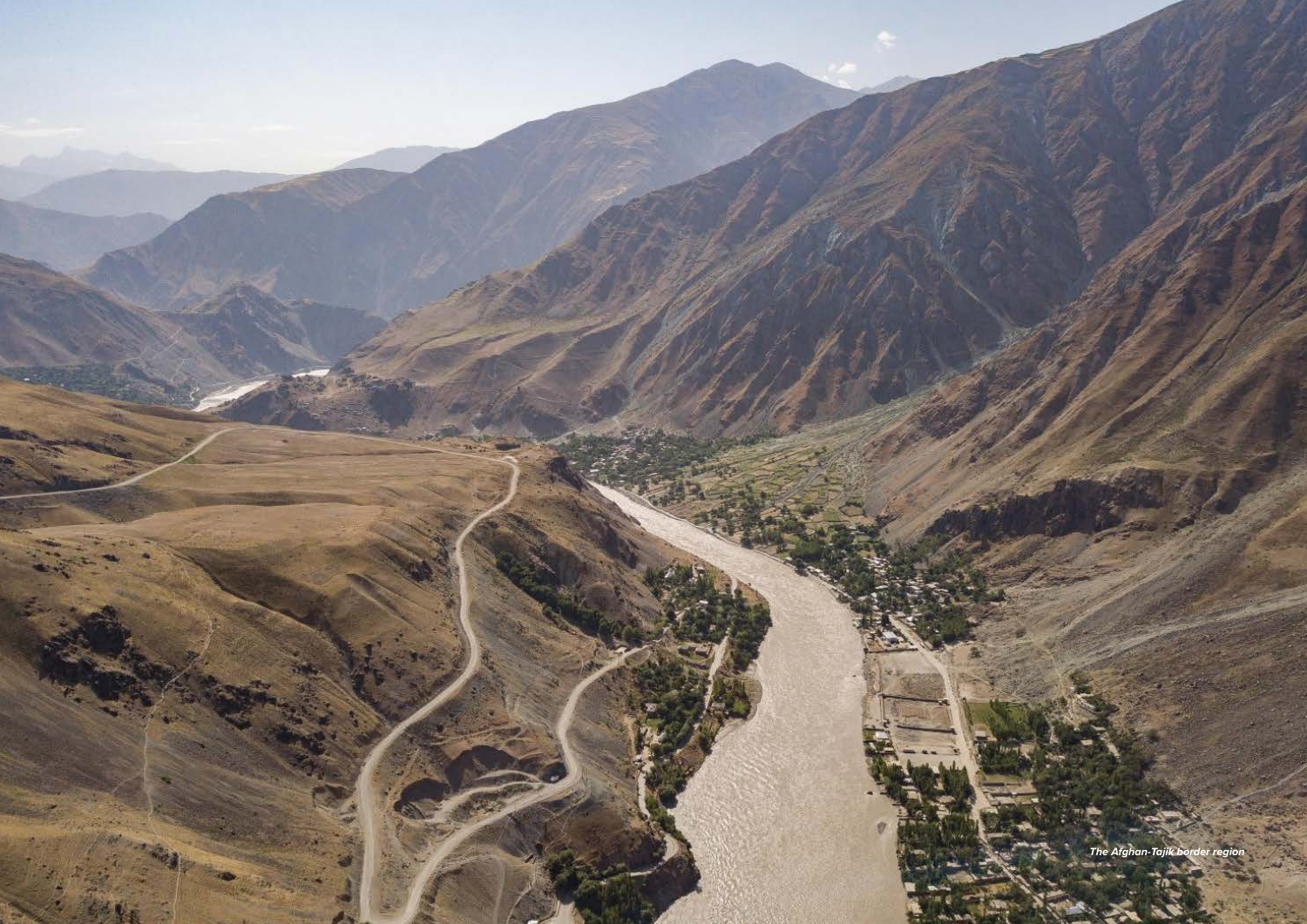## **1. STABILISATION - THE GLOBAL CONTEXT**

According to the World Bank, approximately two billion people live in parts of the world affected by fragility, conflict and high levels of violence. At the international level, particularly since the conflicts that emerged from the breakup of former Yugoslavia between 1991-2001, there has been a move away from traditional non-violent modes of conflict prevention to increasingly complex, multi-dimensional and multi-faceted interventions encompassing humanitarian, development, stabilisation, peacebuilding, and/or state-building goals. Since the Balkans conflict, there have been substantial stabilisation interventions – although they are often defined in differing ways - in Haiti, Mali, Iraq, and Afghanistan, to name just a few.

How have key actors defined 'stabilisation'? The United States (US) has recently reviewed its stabilisation definition, in part based on assessments of US interventions in Afghanistan. The review found 'this lack of standardisation in definition and process leads to repeated mistakes, inefficient spending, and poor accountability for results.' The US now defines stabilisation as 'a political endeavour involving an integrated civilian-military process to create conditions where locally legitimate authorities and systems can peaceably manage conflict and prevent a resurgence of violence.' It is not defined as an end point, but rather as 'transitional in nature' and which may include efforts to establish civil security, provide access to dispute resolution, deliver targeted basic services, and establish a foundation for the return of displaced people and longerterm development.'

The European Union (EU), in contrast, does not have a clear definition of stabilisation

Stabilisation initiatives in fragile contexts can cut across humanitarian, security and development concerns. The term stabilisation lacks an internationally agreed definition, but covers areas such as strengthening institutions and supporting political processes to ensure good governance and service delivery, as well as support to short-term socio-economic development and livelihood opportunities. However, security challenges, including the disruptive role of armed non-state actors, can make it difficult to sustain and build on any gains. This summary review focuses on the Stabilisation Programme Northern Afghanistan (SPNA), which undertook stabilisation activities in north-eastern Afghanistan.<sup>1</sup>

or a key body tasked with overseeing stabilisation initiatives. Instead the regional body works across its 'wide array of external assistance instruments' to support conflict prevention and peacebuilding. In 2014, the EU introduced the Instrument for Stability, which was later updated to the Instrument Contributing to Stability and Peace in 2017 (IcSP). The IcSP provides short and midterm assistance on conflict prevention, crisis response and peace building actions around the world in areas such as mediation, stabilisation, mine action, rehabilitation and reconstruction.

In a similar vein, at the Stabilisation Leaders' forum in 2016, Rüdiger König, Head of the Directorate-General for Humanitarian Assistance, Crisis Prevention, Stabilisation and Post-Conflict Reconstruction at the German Federal Foreign Office addressed the question of what was meant by stabilisation stating that 'for us, stabilisation is important above all after an armed conflict. We use our instruments to support political processes of conflict resolution and to curb violence. The idea is to help lay the foundations for a legitimate order. We want to prevent renewed violence.'

For the UK, the definition is pegged to national self-interest and there is an explicit understanding that stabilisation is essential in contexts where 'threats to UK national security may be emerging.' The UK explicitly notes the political nature of stabilisation initiatives in contrast to the principles of neutrality, impartiality and independence which underpin humanitarian interventions. However, the UK definition is so broad that activities suggested cover the gamut from security sector reform, judicial reform to infrastructure support.

For SPNA, the definition of stabilisation used was developed by the external assessors

# REVIEW OF THE STABILISATION PROGAMME NORTHERN AFGHANISTAN Evaluating Outcomes in Fragile Contexts

SPNA is funded by the German Federal Foreign Office (FFO) through KfW, a German state-owned development bank. Project implementation is led by the Aga Khan Foundation, in partnership with two sub-contracted partners: Mercy Corps and Agency for Technical Cooperation and Development (ACTED). The project commenced on 1 July 2010 and is scheduled to conclude on 31 December 2019.

SPNA's aims were to:

• Provide basic development infrastructure,

enhancing access to services and livelihood opportunities;

- Enhance capacity among local governance institutions for good governance and development planning; and;
- Strengthen collaboration between and among institutions within the sub-national governance system.

To date, SPNA has dispersed €105 million and, at the end of 2018, had completed 423 projects spanning 52 districts in the four northeast provinces of Afghanistan: Badakhshan, Kunduz, Takhar, and Baghlan. Construction of school and other educational facilities constituted the majority of SPNA projects (see chart below). In addition, SPNA delivered more than 18,000 trainings to individual District Development Assembly (DDA) members in governance, development planning and decision-making so they could play a leading role in the development of their districts.





The full review was conducted by Dr. Champa Patel, Head Asia-Pacific Programme, Chatham House based on an analysis of ARC assessments and interviews with key stakeholders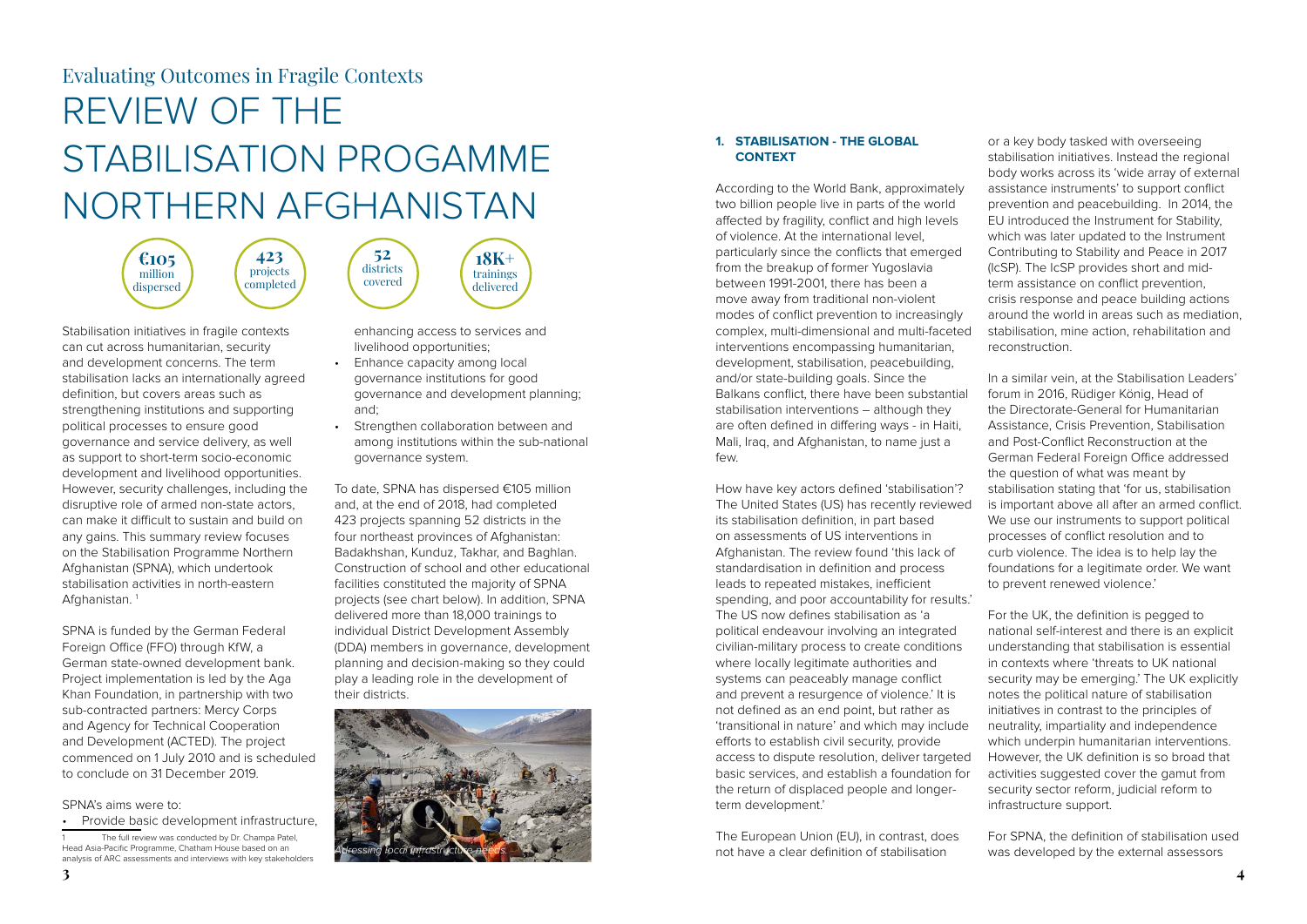- Higher awareness of DDAs and confidence in their ability to deliver development positively affected public perception of local security, the state's care for the needs of the community, and general development, and countered the view that international development threatens local norms and Islamic values. Impacts on perceptions of stability and security may be transitory rather than transformative, though. Hence, it is important to be realistic about what is possible and develop bounded aims and objectives.
- However, two issues had a negative impact on the sustainability of the DDAs. Firstly, their status as a representative governance body was left in institutional limbo by the Afghan state. Secondly, the majority of DDAs rarely became independent development organistations delinked from SPNA.

Broader stabilisation indicators, such as the legitimacy and effectiveness of the state, declined over the course of the project. However, this can be attributed to the worsening security situation in Afghanistan and the weak presence of the state in remote areas.



ARC's research shows that stabilisation impact (as defined across the four dimensions) is possible even if there is an overall deterioration in stability within



#### **3. FINDINGS AND LESSONS**

ARC defined stability across four dimensions, which could then be measured:

- SPNA's focus on improving the capacity of DDAs - so that district-level representative Afghan bodies made key decisions on infrastructure and other local development – was perceived as having a positive effect on stability outcomes.
- The assessment found that the visibility of DDAs also increased over the course of the project, with between 70–80% of the district population reporting awareness of the DDAs at the end of the assessment.
- In the governance realm, SPNA had a positive effect in terms of perceived trust in district administrations. The impact was maximised because of the participatory and inclusive ways of working under SPNA – however, this did not necessarily translate into strong perceptions of national state authority. More work is needed to better understand the mechanics of the participatory approach.
- Development perceptions improved over the course of the program. Schools and health facilities that were handed over to the Afghan government upon completion were functional in the overwhelming majority of cases, although there are a few examples of where this is not the case.

## Evaluating Outcomes in Fragile Contexts

Analysis Research Consulting (ARC). Recognising there was no clearly defined concept that was universally agreed upon – and based on the literature reviewed – ARC focused on understanding how stability was experienced and understood. This is an important innovation and contribution to the field. The logic follows that if stabilisation approaches are successful, stability would increase. However, what materially constitutes stability? And how would this be measured and assessed over time, particularly given that there is a high degree of vulnerability and fluidity in conflict contexts? What makes ARC's approach important is that it did not base its assessment in the aims, objectives or outputs of those leading the interventions, but in the *lived experience of beneficiaries.* 



### **2. SPNA - THE ARC ASSESSMENT MODEL**

- PHYSICAL SECURITY: Stability is defined by low levels of socially unacceptable violence (some forms of violence may be socially accepted and are therefore not detrimental to stability).
- GOVERNANCE: Stability is defined by functioning governance institutions. The more complex society and its segments get, the more important the reliable and legitimate regulation of collective tasks,

issues and conflicts becomes.

- ECONOMIC REPRODUCTION AND DEVELOPMENT: Stability of society and its segments is also defined by the ability of those segments to materially sustain themselves; economic reproduction is therefore the third defining aspect of civil stability.
- MODERNISATION<sup>·</sup> The three components outlined above require a vital fourth component of stability – the ability to adapt to changing environments via innovation and development. Hence, capacity for adaptive change is an intrinsic aspect of social stability. Under current conditions of internationally driven state-building, the challenge of adaptation predominantly relates to this normative concept of modernisation.

ARC, working with national partners, the 'Afghan Human Rights Research and Advocacy Organisation', conducted the first baseline in 2010/11 (Wave 1), a followup survey in 2012 (Wave 2), the second follow-up survey in 2014/15 (Wave 3), and the endline in 2017/18 (Wave 4). In each of the first three survey waves, the assessors revisited the same districts, village clusters and villages surveying between 231 and 251 villages and more than 5,000 respondents per wave. In the final wave, the assessors revisited the same 25 districts that formed the core of the survey since the baseline and added – upon the request of AKF – an additional ten districts. The total endline survey comprised 35 districts with 352 communities and 8,458 respondents. The total number of head of household interviews for the four waves amounted to 23,959 people.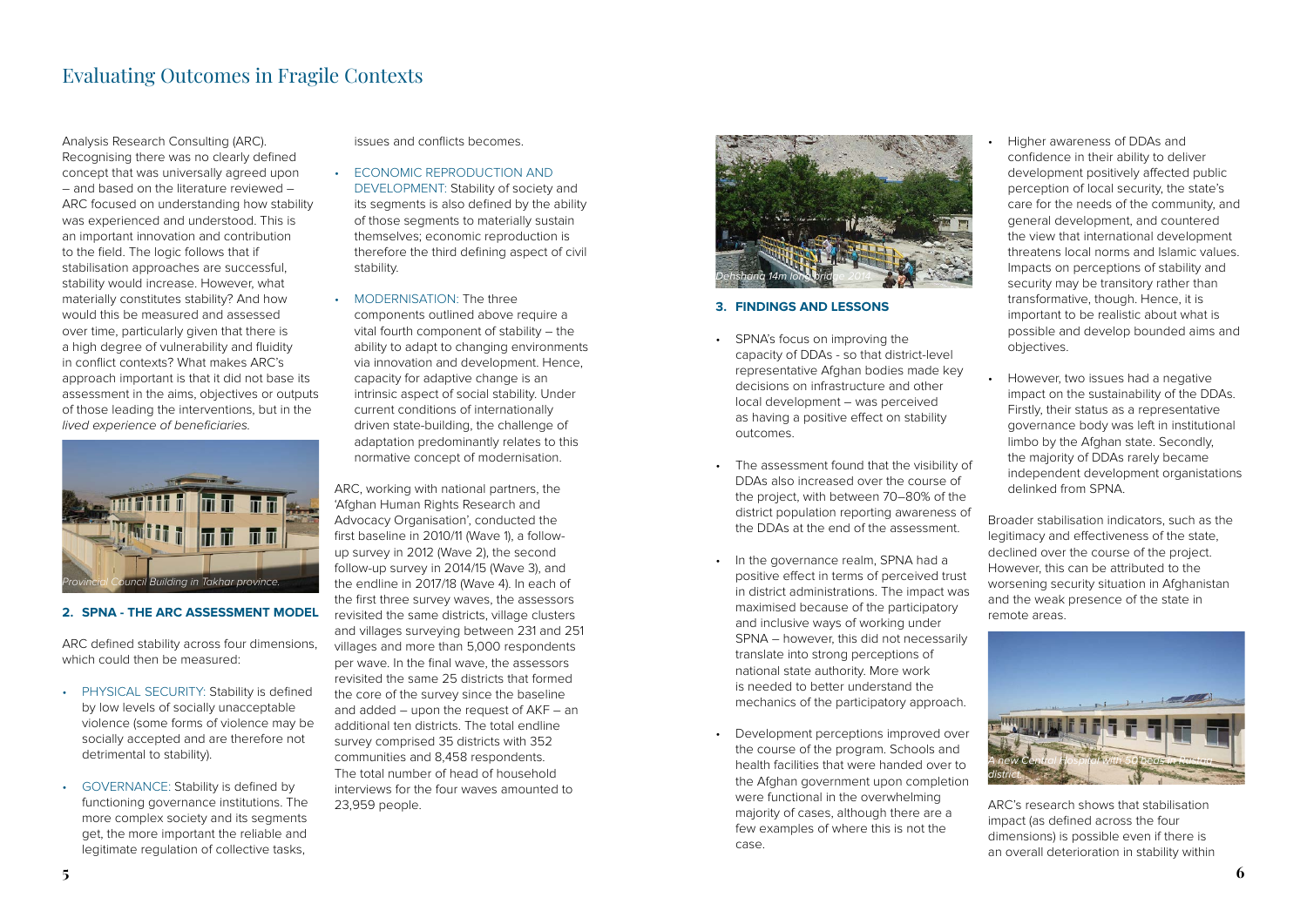**15**

*Vanj bridge connecting Tajikistan's Vanj District with Mohi-May Vulusvoli in Afghanistan.*

**FIREFE** 

the country. Specifically, this was possible because of a tailored approach built on working with organisations with deep local knowledge, expertise and networks. The research also shows that, aside from the intended stabilisation effects, a participatory approach focusing on capacity-building of local governance institutions does deliver operational and high-quality infrastructure even under increasingly insecure conditions.



### **4. STRENGTHS OF SPNA APPROACH**

The assessment approach taken combines the following strengths:

- The application of rigorous social science methods – such as quasi-experimental designs – coupled with exploratory qualitative processes to assess the perceived impact of stabilisation is an important contribution to the field of stabilisation research. In general, monitoring, evaluations and findings from independent assessments could be better aligned with each other and mutually reinforcing.
- The model is also notable for its definitional focus. Rather than focusing on stabilisation (aims, objectives and outcomes/outputs/activities), the assessment focused on the lived experience of stability and how and to what extent this was associated with SPNA's activities.

## Evaluating Outcomes in Fragile Contexts

• The multi-round nature of this assessment, and the financial investment of the FFO via KfW in sustaining the assessment (over multiple rounds), strengthens the evidence associated with the assessment. ARC developed a sophisticated methodology, with academic precision and rigour, that stands out in both a global context and is remarkable given the increasing instability at district level during this assessment.